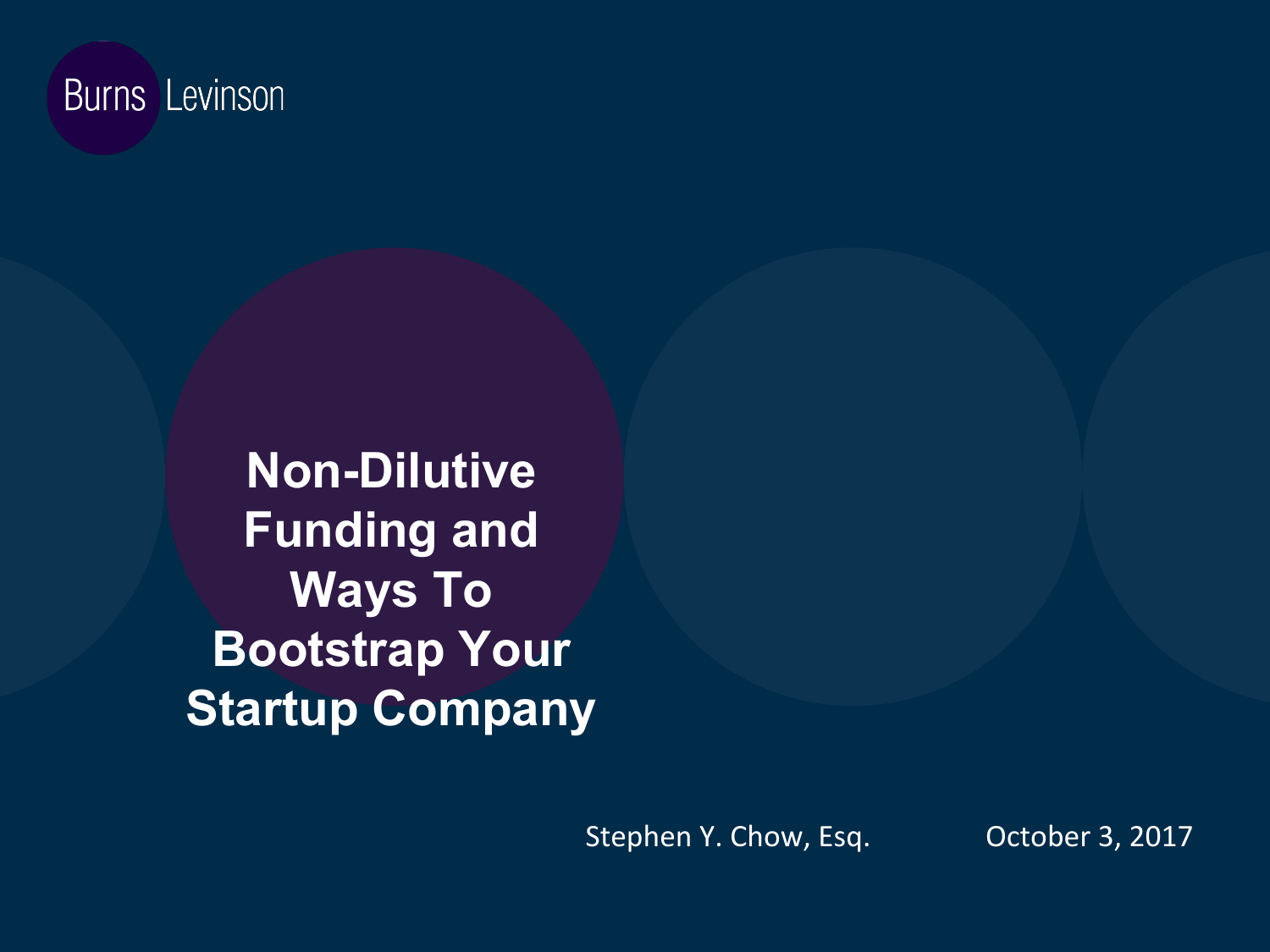# Disclaimer

This slide deck is adapted from a class I gave at Suffolk Law School 1996-2013 when it was most recently updated in detail. It should not be considered legal advice and does not present the views of my law firm. It may, under certain ethical rules be considered advertisement. All rights including copyright are reserved.

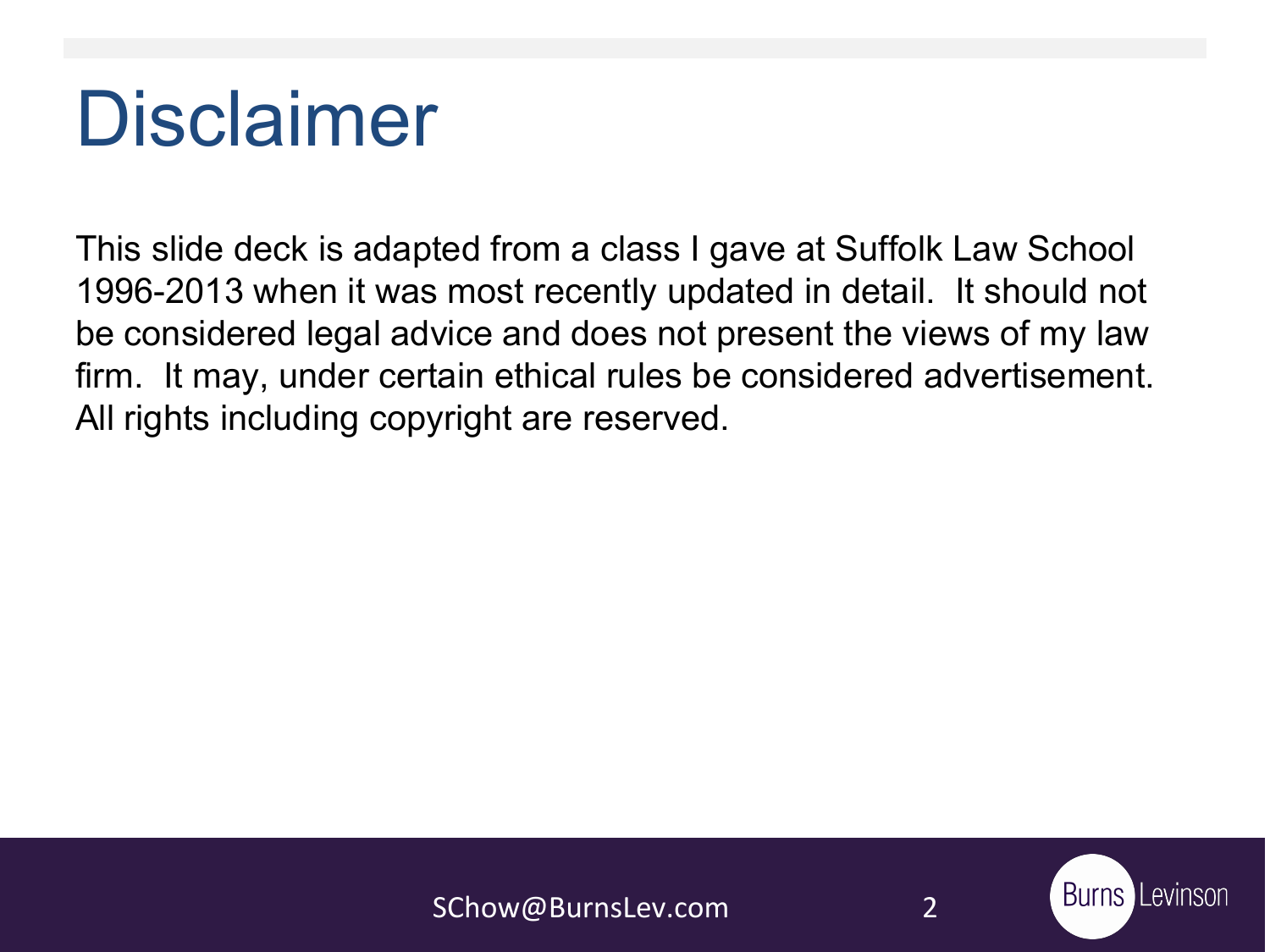### Non-Dilutive Funding

- No loss of equity future returns
- "Bootstrapping" on current cash flow
	- Service fees, research contracts
	- Licensing royalties (neighboring markets)
	- Advances by customers (development contracts)
	- "Transformational": re-purposing of funded entity
- Government, **N**on-**G**overnmental **O**rg. or Corporate Grants
- Debt
	- Trade ("on account")
	- Unsecured/Secured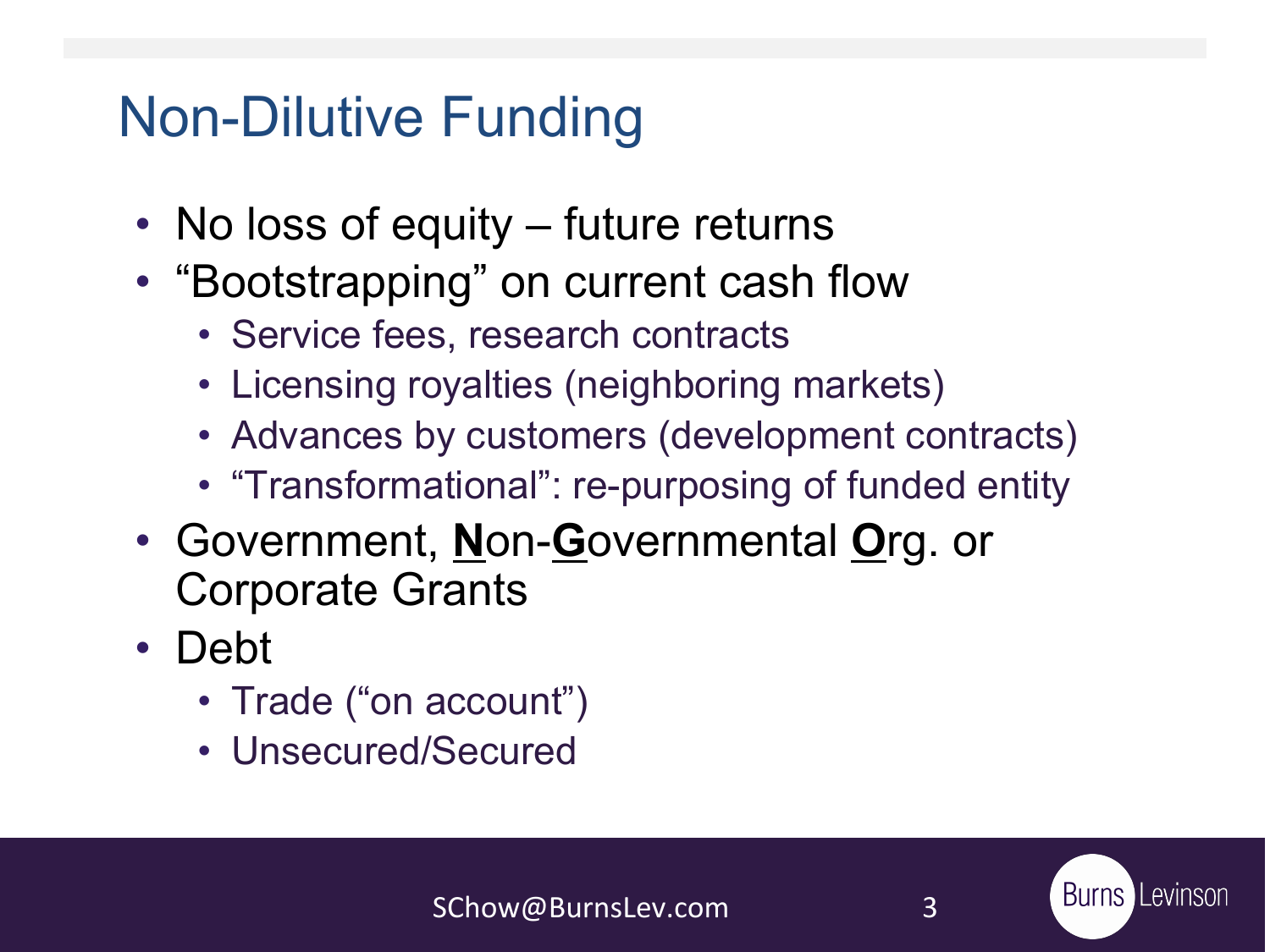### Sources of Non-Dilutive Funding

- Government or NGO (foundation) grants
	- **S**mall **B**usiness **I**nnovation **R**esearch [\(www.sbir.gov](http://www.sbir.gov/))
	- file patents applications first to avoid government "march-in"
- Institutional/Bank (debt)
	- usually for established businesses with stable assets
	- Small Business Association guarantees ([www.sba.gov](http://www.sba.gov/))
	- Venture debt (e.g., Silicon Valley Bank)
- "Channel financing" (debt)
	- advances by customers
	- "**n**on-**r**ecurring **e**ngineering" costs in contracts
	- strategic corporate investment (grants, debt, equity)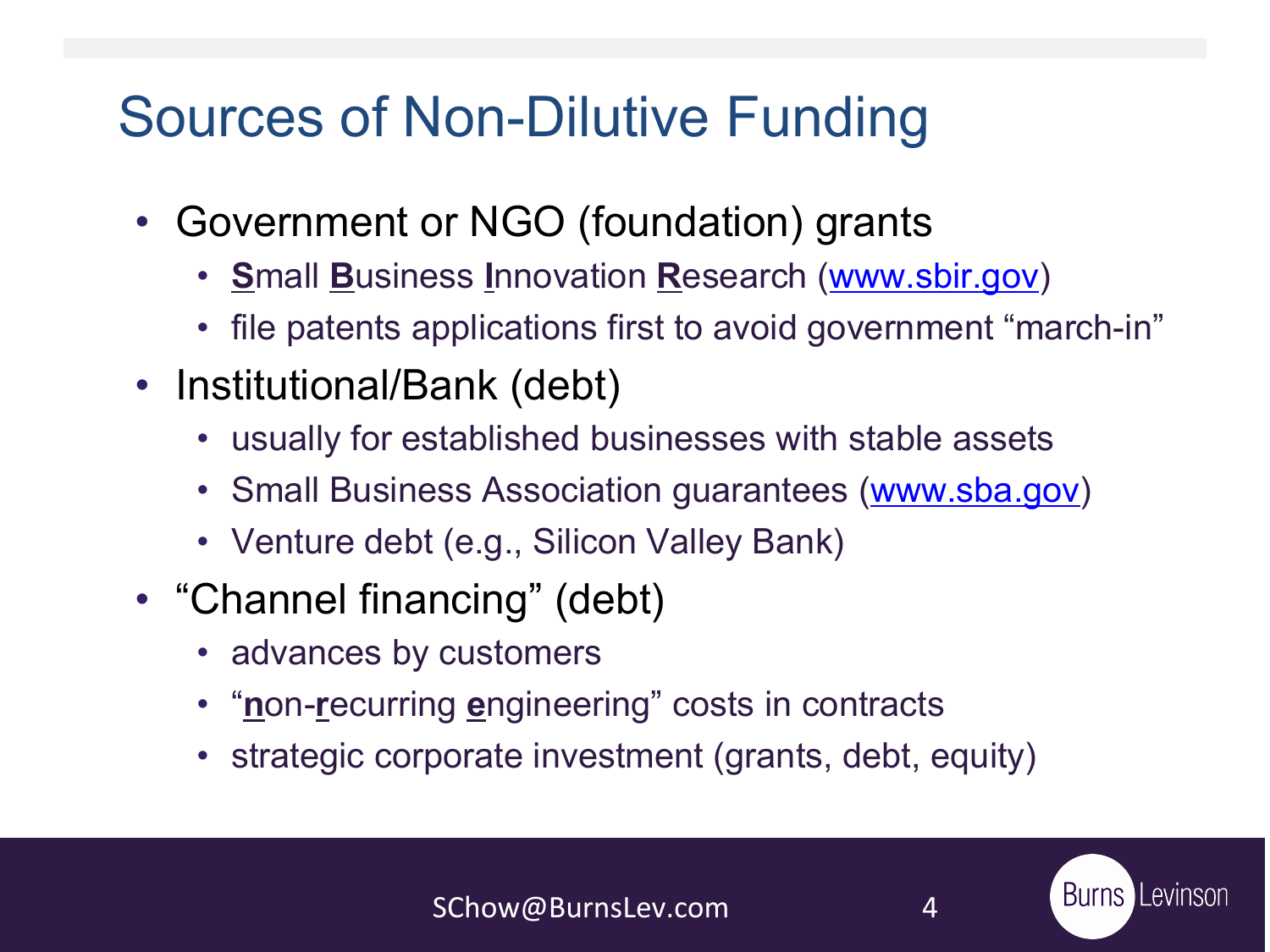### Debt Financing Advantages/Issues

- Allows leveraging of equity funds
- Interest deductible
- Requires stable valuation: current ratio (current assets/current liabilities) traditionally 2:1, debt/equity ratio
- Debt "hurts" balance sheet: higher cost of later borrowing, investment
- Friends and family "loans" need to be documented with interest payments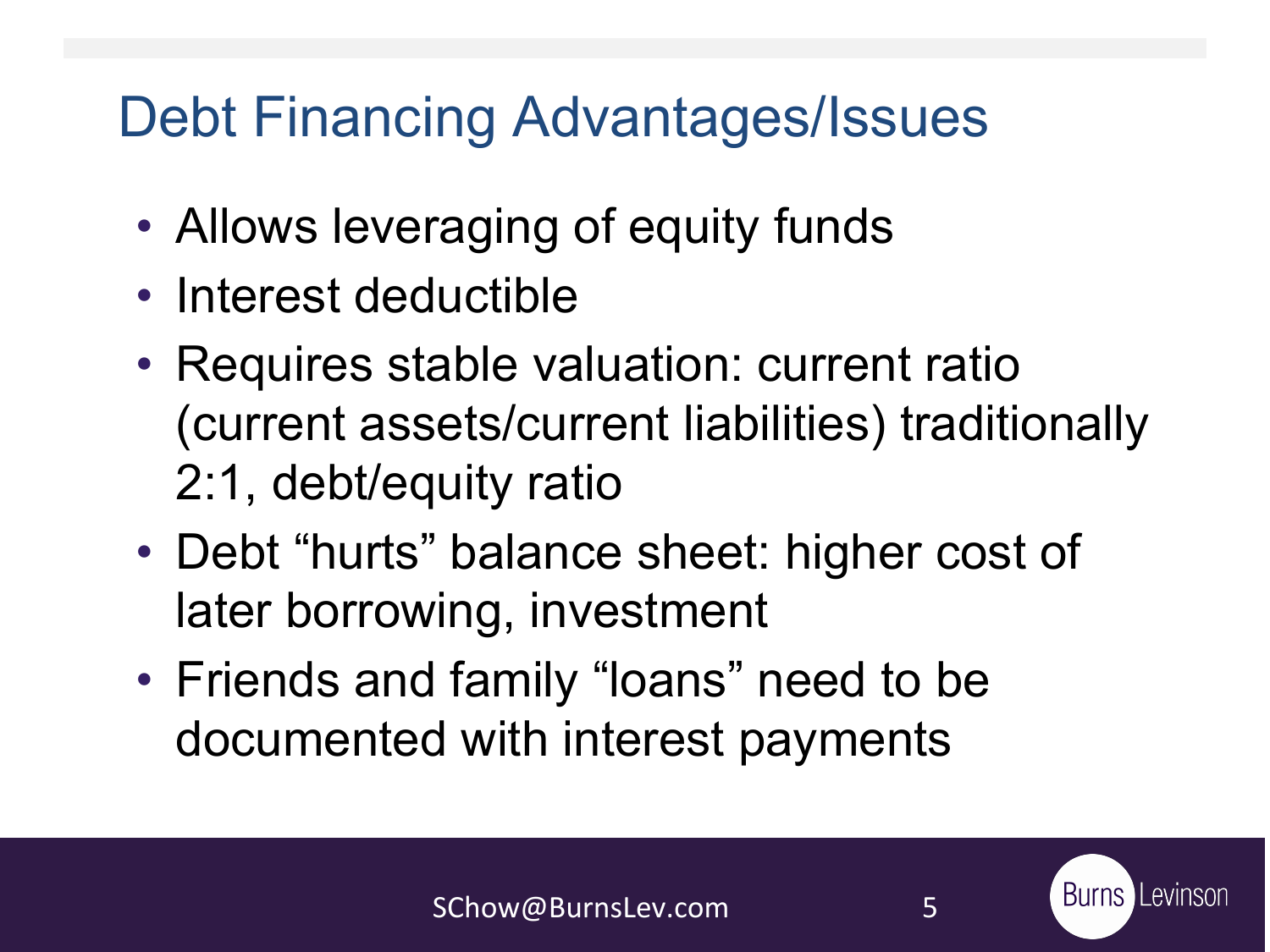### Debt Financing: Types of Borrowing

- Working capital lines of credit
- Equipment lease financing
- Term loans
- Mortgage loans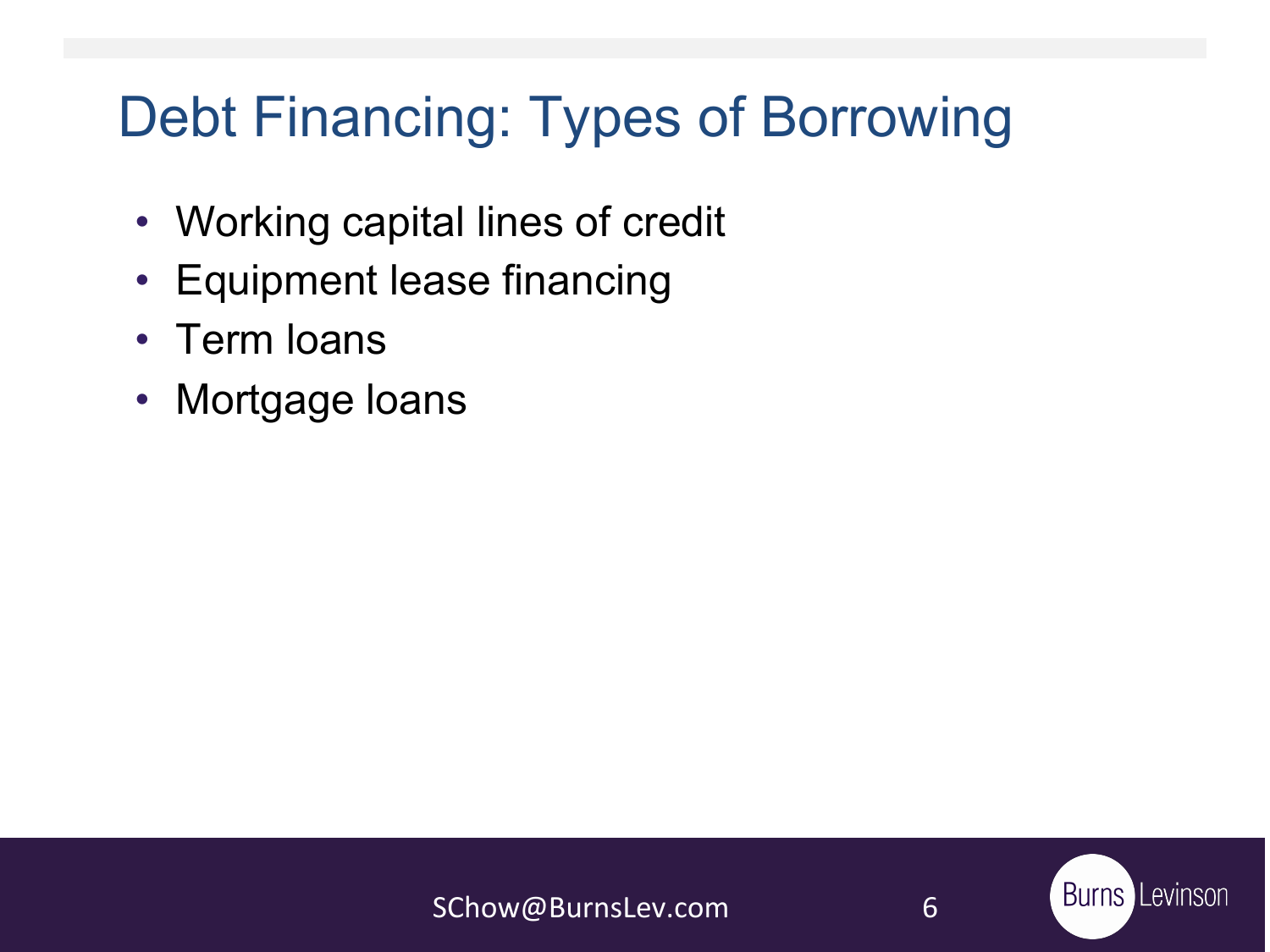### Debt Financing: Terms of Borrowing

- Personal recourse/guarantees
- Collateral (called security interests, pledged)
	- Fixed assets/real property
	- Movable assets
	- Accounts receivable
	- Intellectual property, Copyright Office registration
- Financial covenants
	- current ratio, debt/equity
	- zero-balance for specified periods on revolving debt

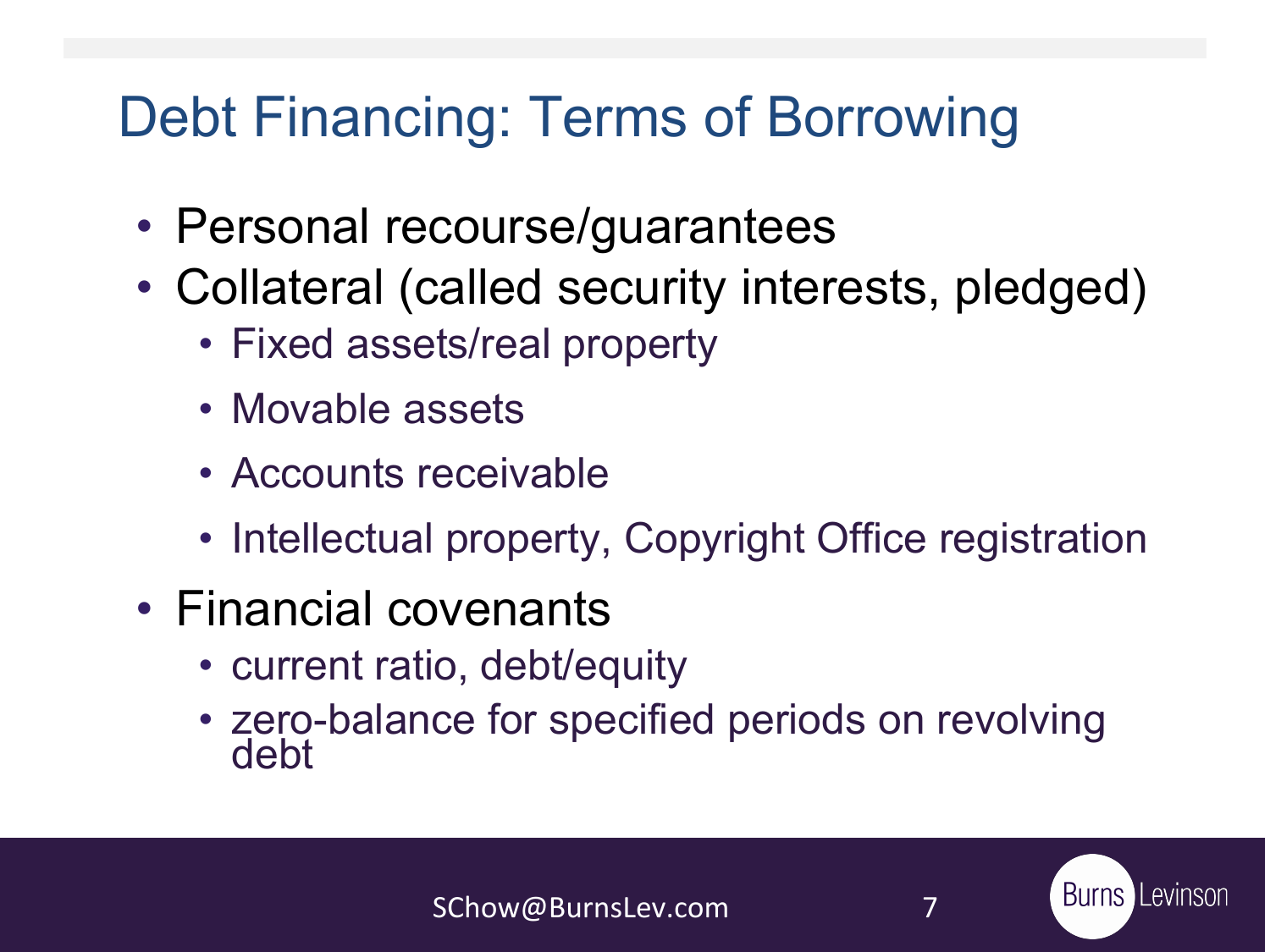### Publishing/"Scientific Misconduct"

- Academic publication—
	- Science (Am. Assoc. for Advancement of Science)
	- Nature
- Peer review
	- "After publication, all data necessary to understand, assess, and extend the conclusions of the manuscript must be available to any reader of *Science*."
	- Submitted comments
- Accusations of "Scientific Misconduct" (falsification of data)
	- David Baltimore Thereza Imanishi-Karl, 1989-1996 Office of Research Integrity
	- University/Institutional Ethics Boards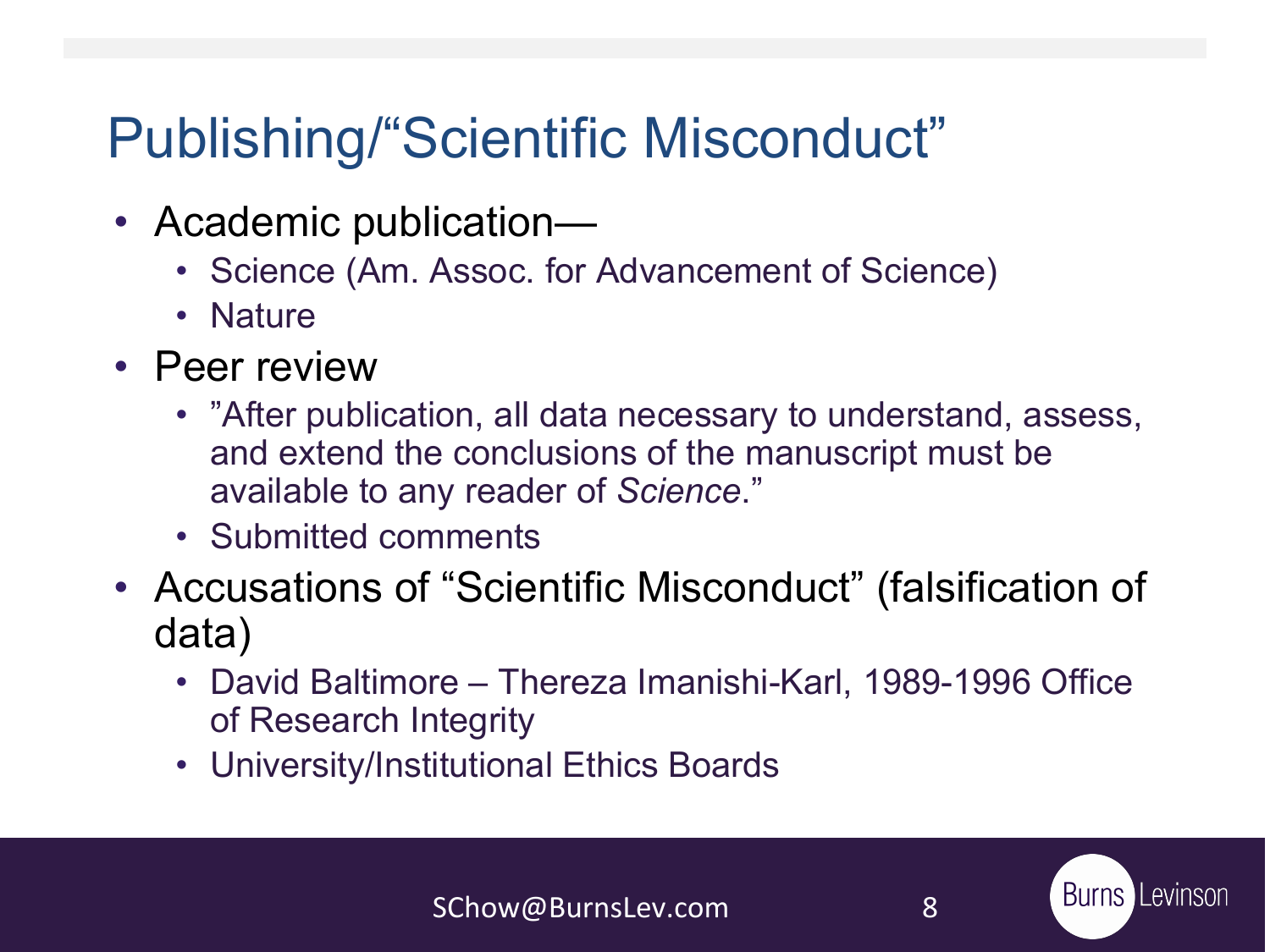## Government Grant (NSF)

• See National Science Foundation Grant General Conditions.

[www.nsf.gov/pubs/2001/gc101/gc101rev1.pdf](http://www.nsf.gov/pubs/2001/gc101/gc101rev1.pdf)

- Copyrights owned by investigator, with non-exclusive license to government
- Same with patents
- NSF "expects investigators to share with other researchers, at no more than incremental cost and within a reasonable time, the data, samples, physical collections and other supporting materials created or gathered in the course of the work."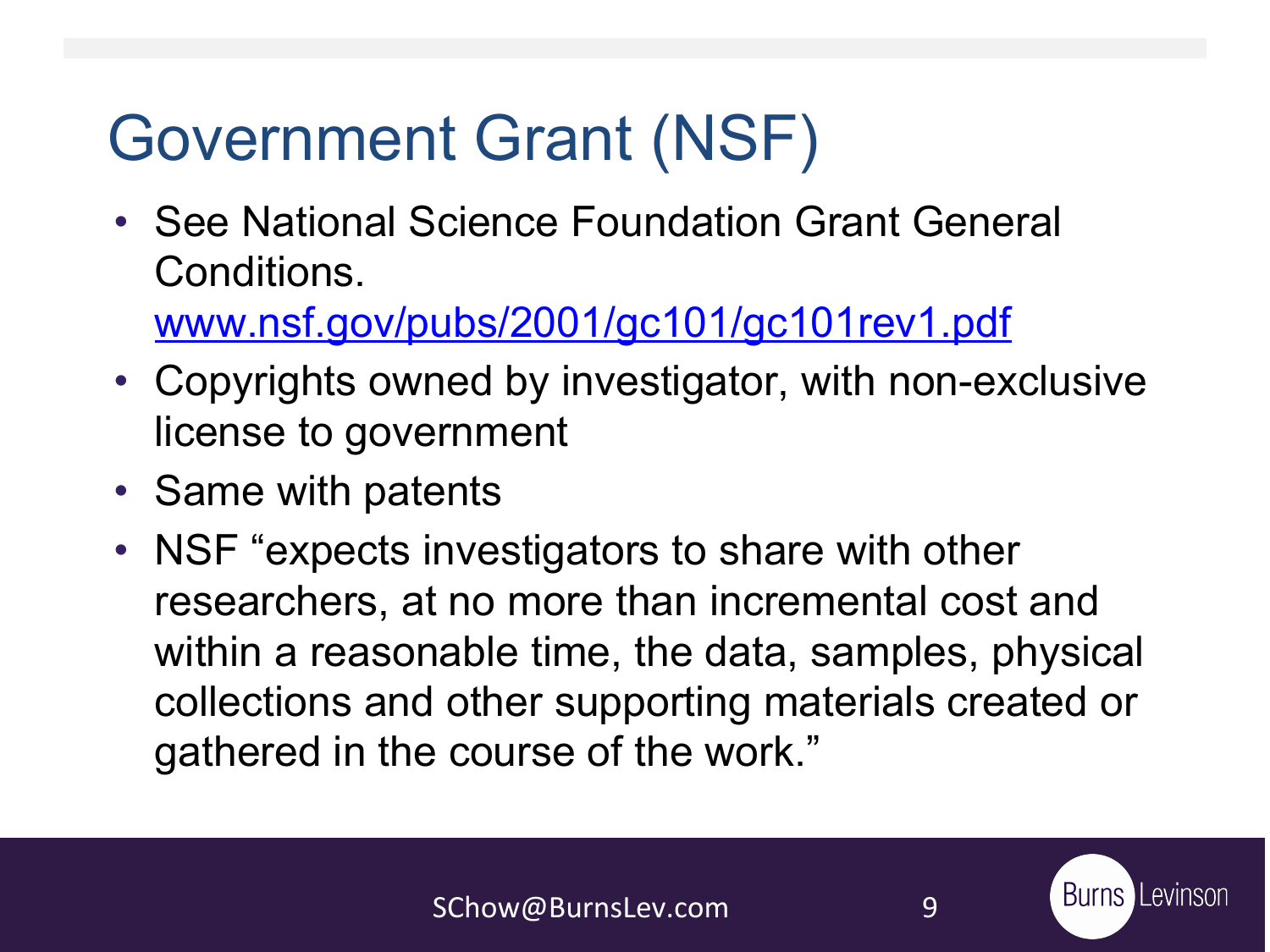## Conflict of Interest Rules

- DHHS: Objectivity in research
	- 45 CFR 50.601-.607, 45 CFR 94.1-.6, 60 FR 35810 (July 11, 1995)
- NASA: Limitations on subcontracting
	- 48 CFR 1852.219-80 to -85, 71 CFR 61687 (Oct. 19, 2006)
	- Phase I, contractor min. 2/3 research
	- Phase II, contractor min. 1/2 research
	- "Primary employment of principal investigator"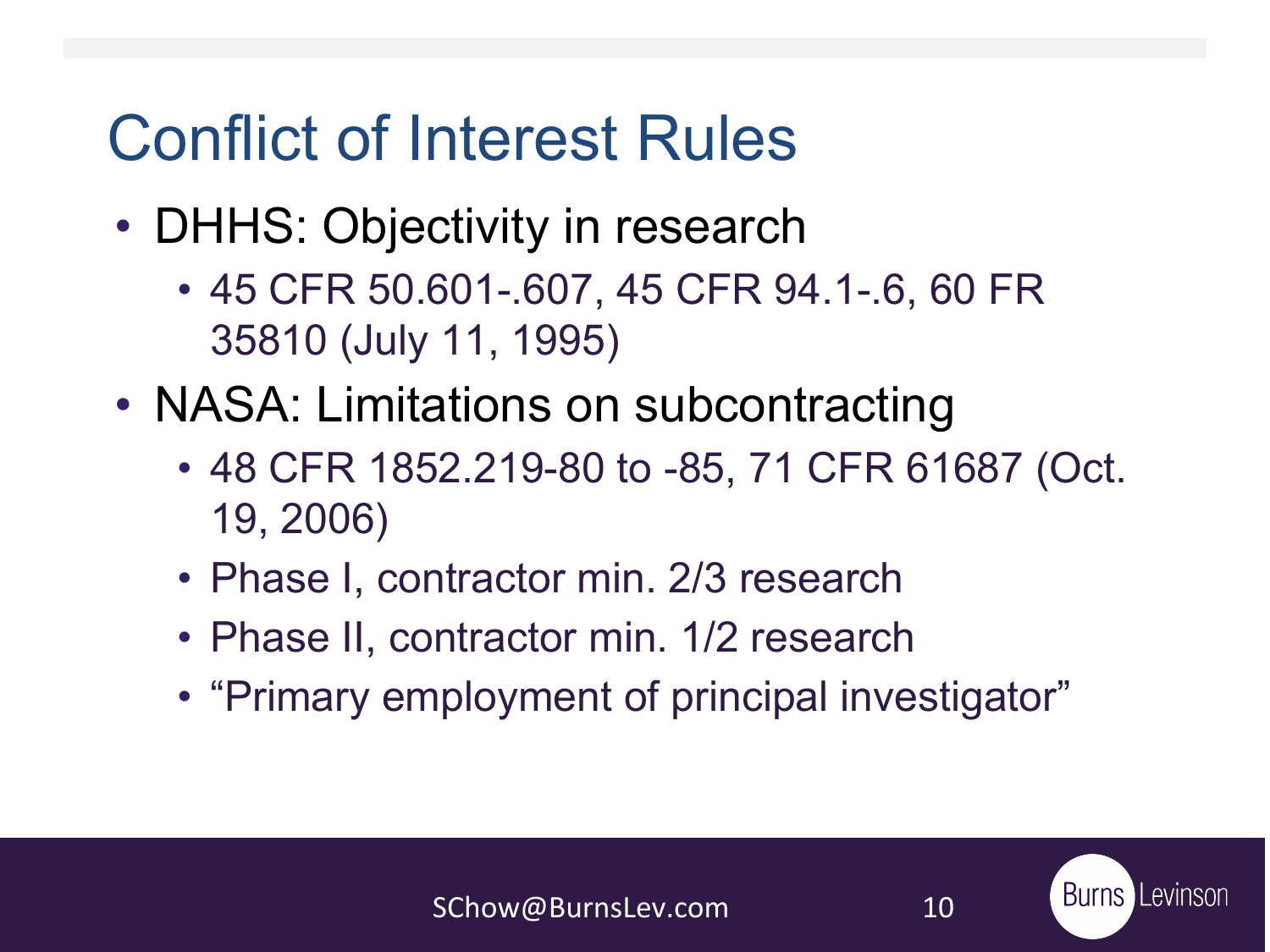#### Small Business Innovation Research (SBIR)

- SBIR Program at 15 USC 638
	- Small Business Innovation Development Act of 1982
	- Small Business Research and Development Enhancement Act of 1992 (also STTR program)
	- Small Business Innovation Research Program Reauthorization Act of 2000
	- Qualifications:
	- 51% American-owned for-profit and independently operated
		- or 51% owned by another for-profit 51% American-owned
		- Principal researcher employed by business
		- Company size limited to 500 employees, 13 CFR 121.701-.705
		- Terms and conditions at 48 CFR (Federal Acquisition Regulations, general and by agency)
		- Phase I application example USDA: 7 CFR 3403.7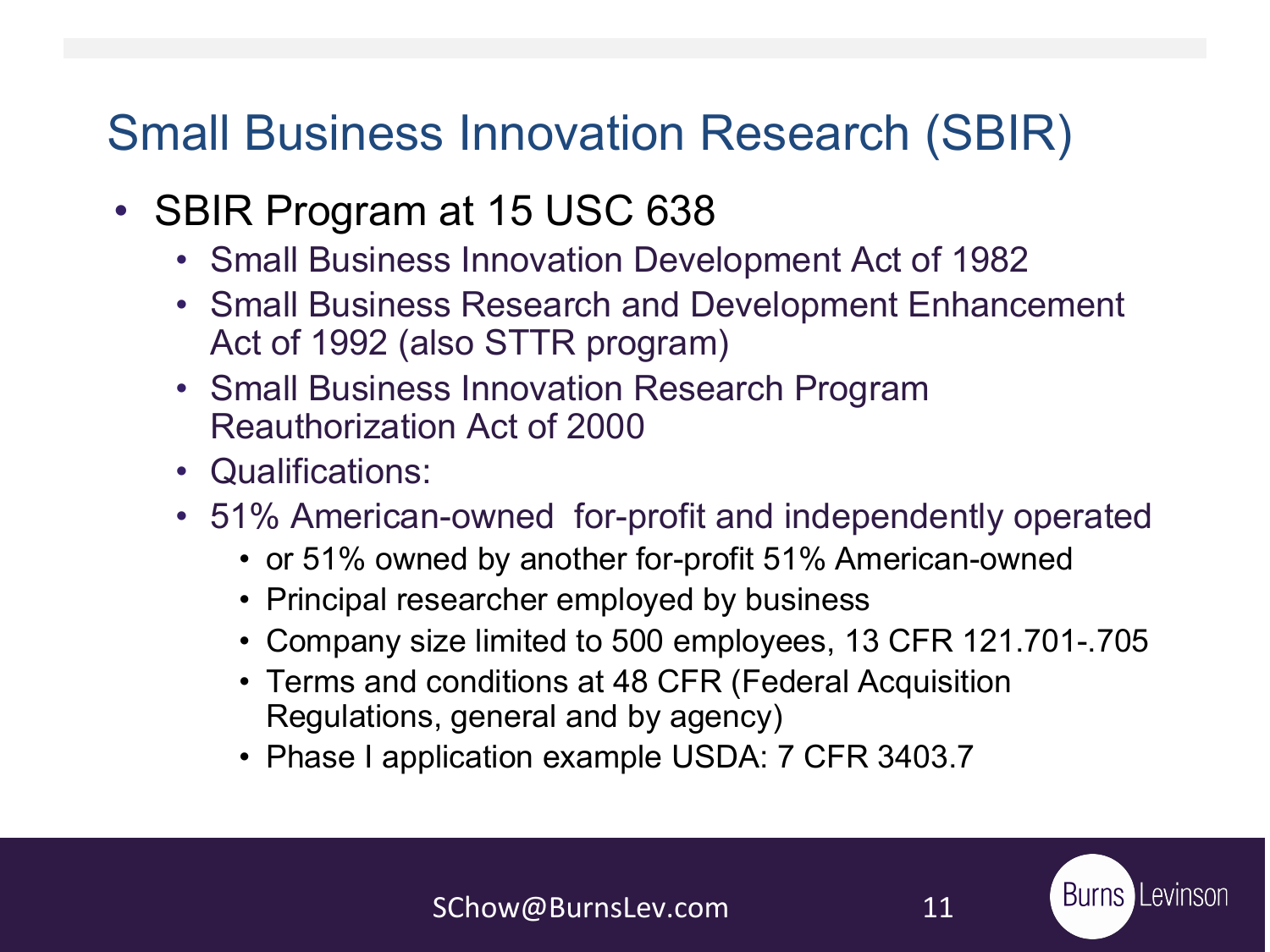### SBIR (2)

- Grants by federal agencies (2.5% of "extramural" R&D) Departments of Agriculture, Commerce, Defense, Education, Energy, Health and Human Services, and Transportation; Environmental Protection Agency, National Aeronautics and Space Administration, National Science Foundation
- Three phases
	- Phase I: scientific and technical merit and feasibility (\$150K/6mo; show commercial potential)
	- Phase II: expand on Phase I results (\$1M/24mo; demonstrate funding prospects)
	- Phase III: commercialization with non-SBIR funding
- Bayh-Dole Act (1980): Four-year exclusivity on data; government licensed 35 USC 202 (non-exclusive; "march-in" rights); *see Stanford v. Roche*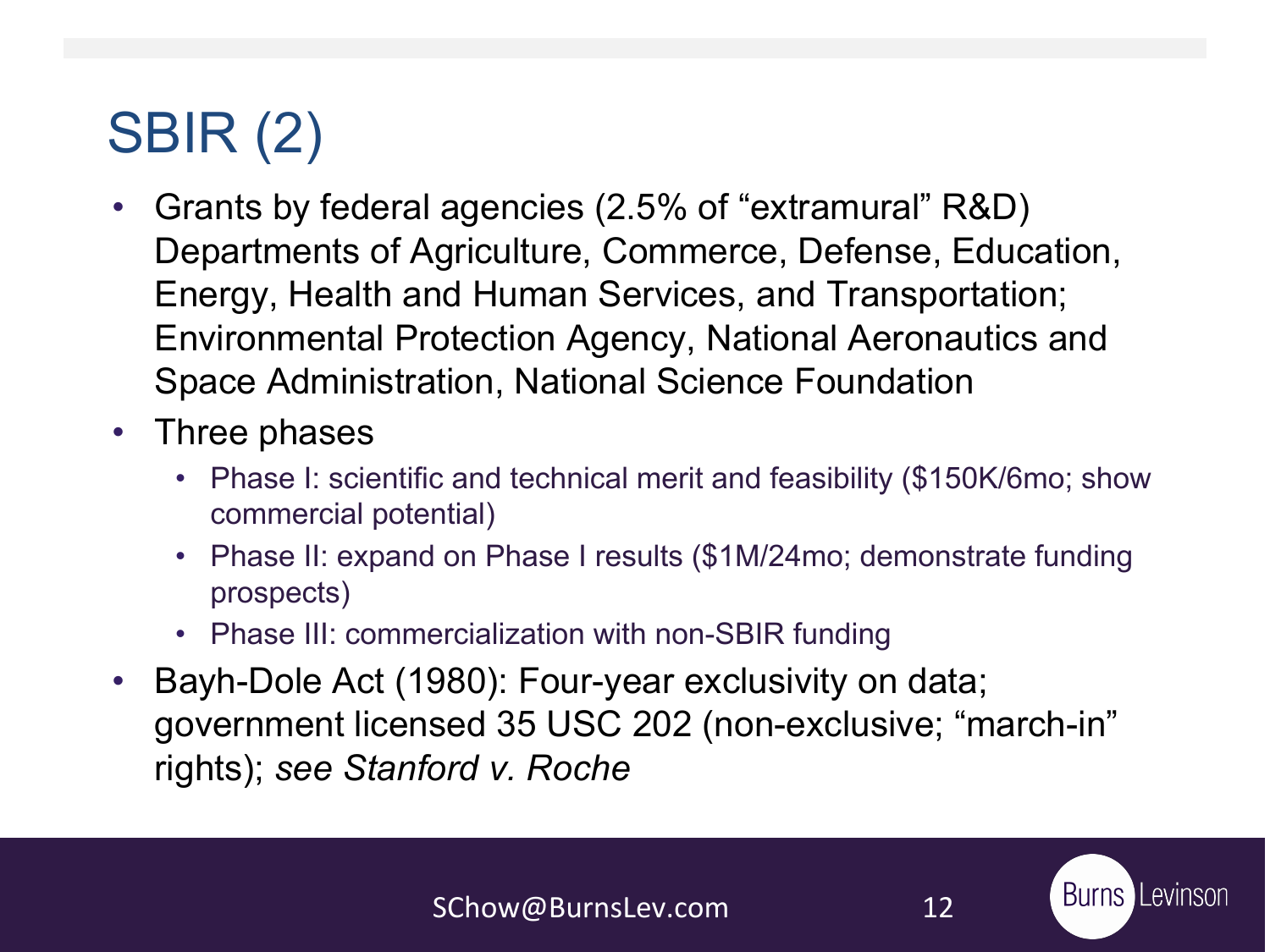### STTR

- Also at 15 UCS 638; Small Business Technology Transfer Reauthorization Act of 2001
- Focus on technology transfer
- Qualifications
	- Business similar to SBIR
	- Principal investigator need not be primarily employed
	- Nonprofit research institutions (universities, etc.)
- Departments of Defense, Energy, and Health and Human Services; National Aeronautics and Space Administration, National Science Foundation; mandated .3% set-aside
- Phasing similar to SBIR, but \$100K, \$750K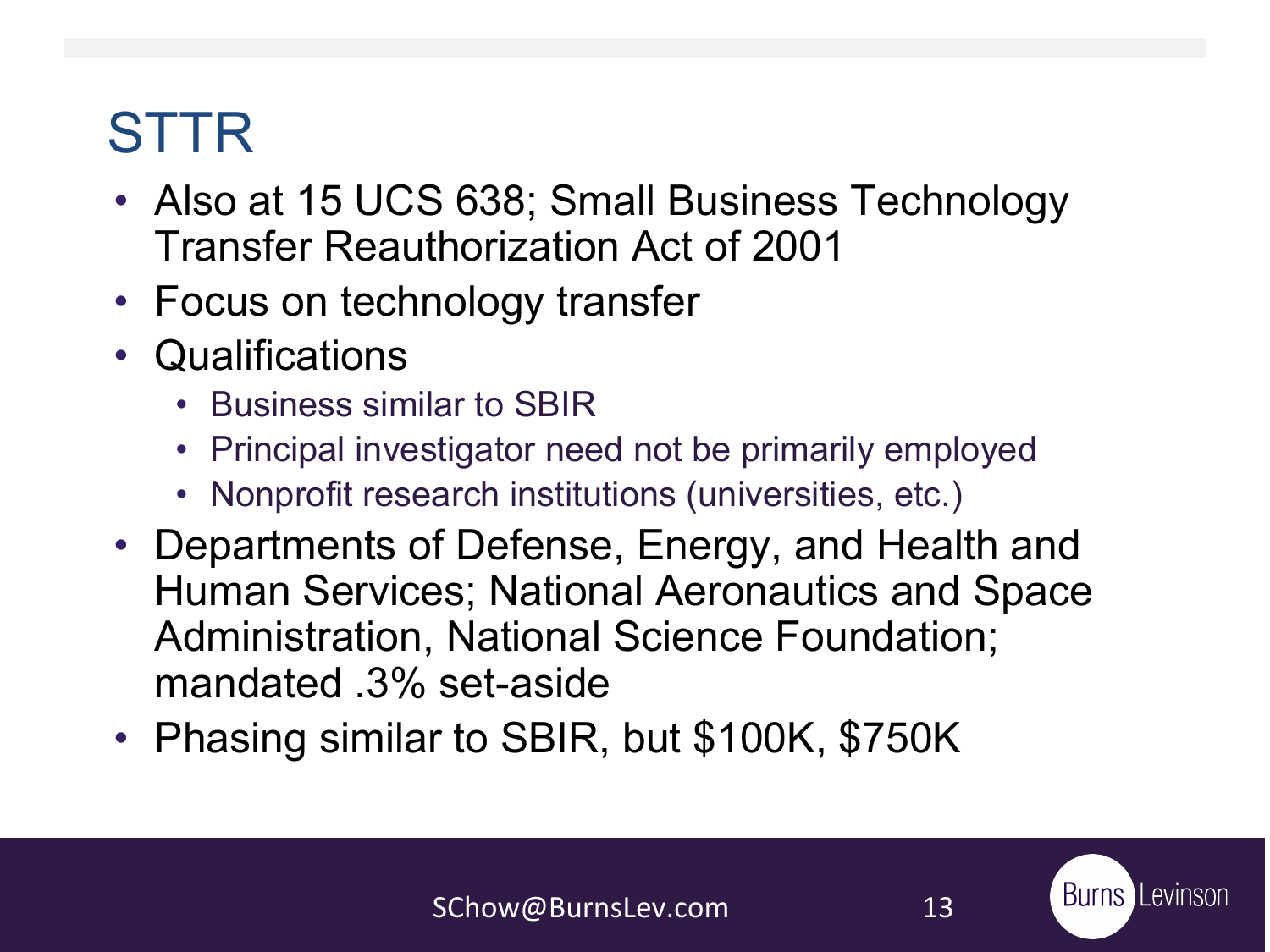## Outside Sources of Technology

- Prejudice v. NIH ("not invented here) has given way to virtual corporation (outsourcing) and third-party validation
	- but initial "idea submission" resisted because of danger of subsequent claims of ownership
- Government programs:
	- Small Business Technology Transfer Program (STTR) like SBIR
	- Cooperative R&D Agreements (CRADAs), 15 USC 1310a
- Joint ventures/licensing
	- Allocation/control of efforts, costs, proceeds and IP ownership
	- federal (patent and copyright) v. state (contract) law
	- exclusivity: downstream control creates tension with antitrust laws, particularly with horizontal combinations
		- field of use, geographic OK
		- grant-backs more questionable
		- Misuse of IP by tying may render IP unenforceable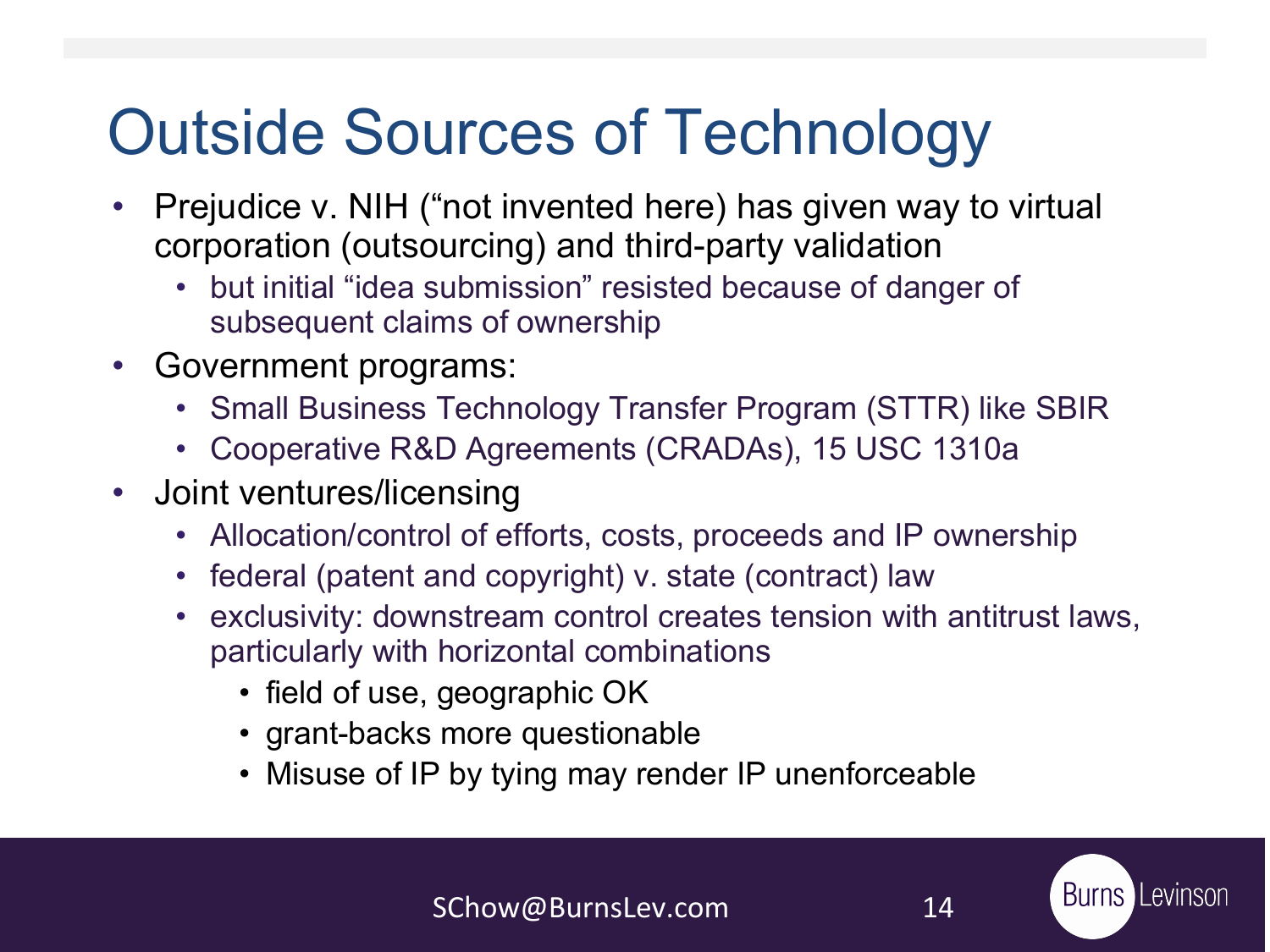## Channel Financing of Development

- Advances
	- Non-recurring engineering costs
- Security for advances
	- IP escrow
	- Security interests in IP (may be foreclosed)
	- Licenses (may limit other deals)
- Considerations
	- Future competition with partner
	- Future strategic purchase by partner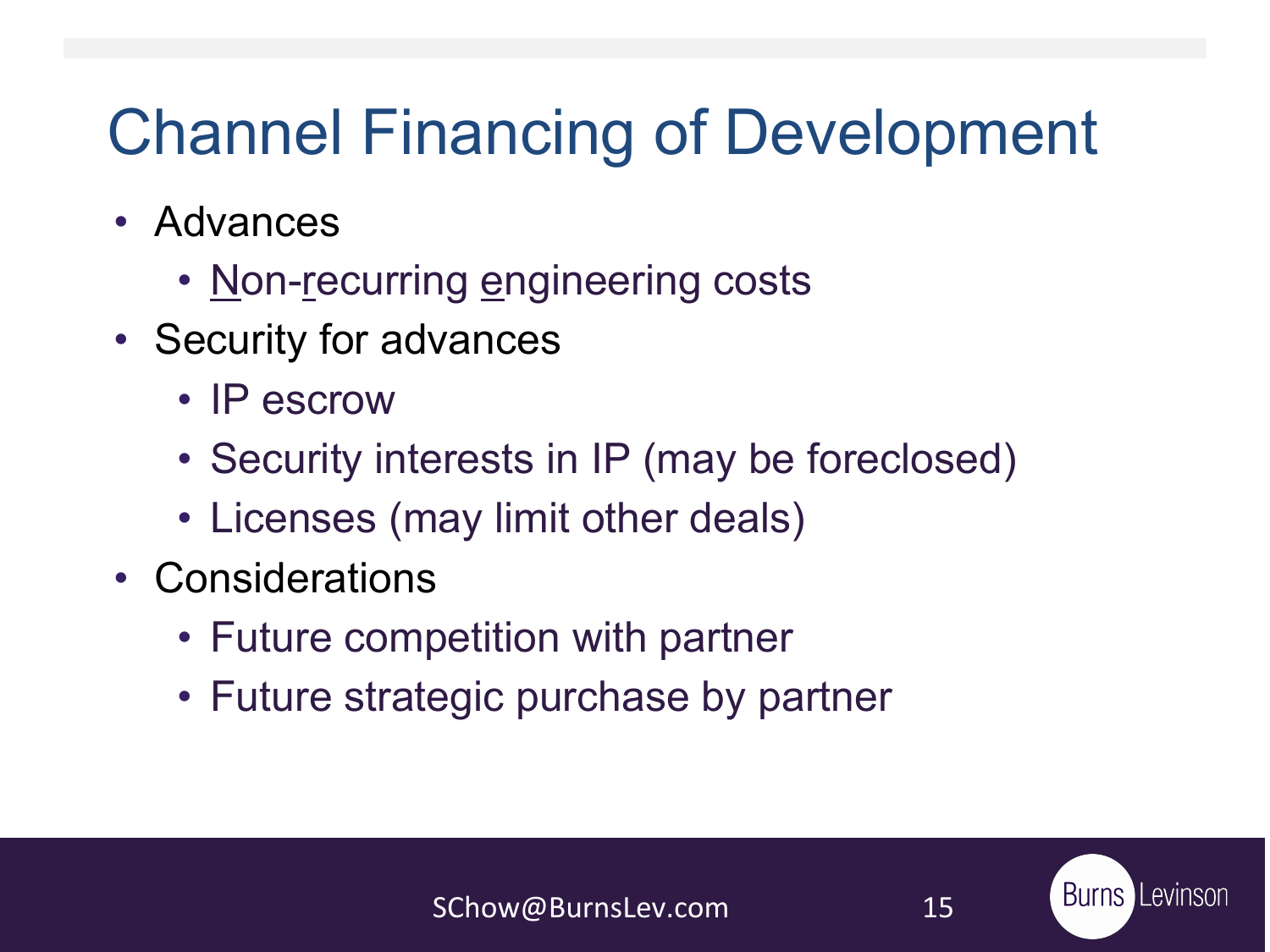## Tech Transfer/Licensing

- Who are the parties? Who owns technology to transfer?
- What is transferred/granted?
	- Patents only ("naked" license, usually in settlement of litigation)
	- Biological materials (retain title, progeny)
	- "Know-how"/services/consulting
- Warranties (promise/contract of present or future condition)
	- Merchantibility (acceptable quality in trade), fitness for purpose
	- Title-validity, quiet enjoyment-noninfringement
- Royalties (lump-sum or "running")
	- Base: per unit or per use ("metering")
	- Period
	- Rate: see litigation "Georgia-Pacific" factors (comparables)
		- start 1/4 to 1/3 expected gross margin or savings
		- Anticipate "stacking" of royalties for 3d party technologies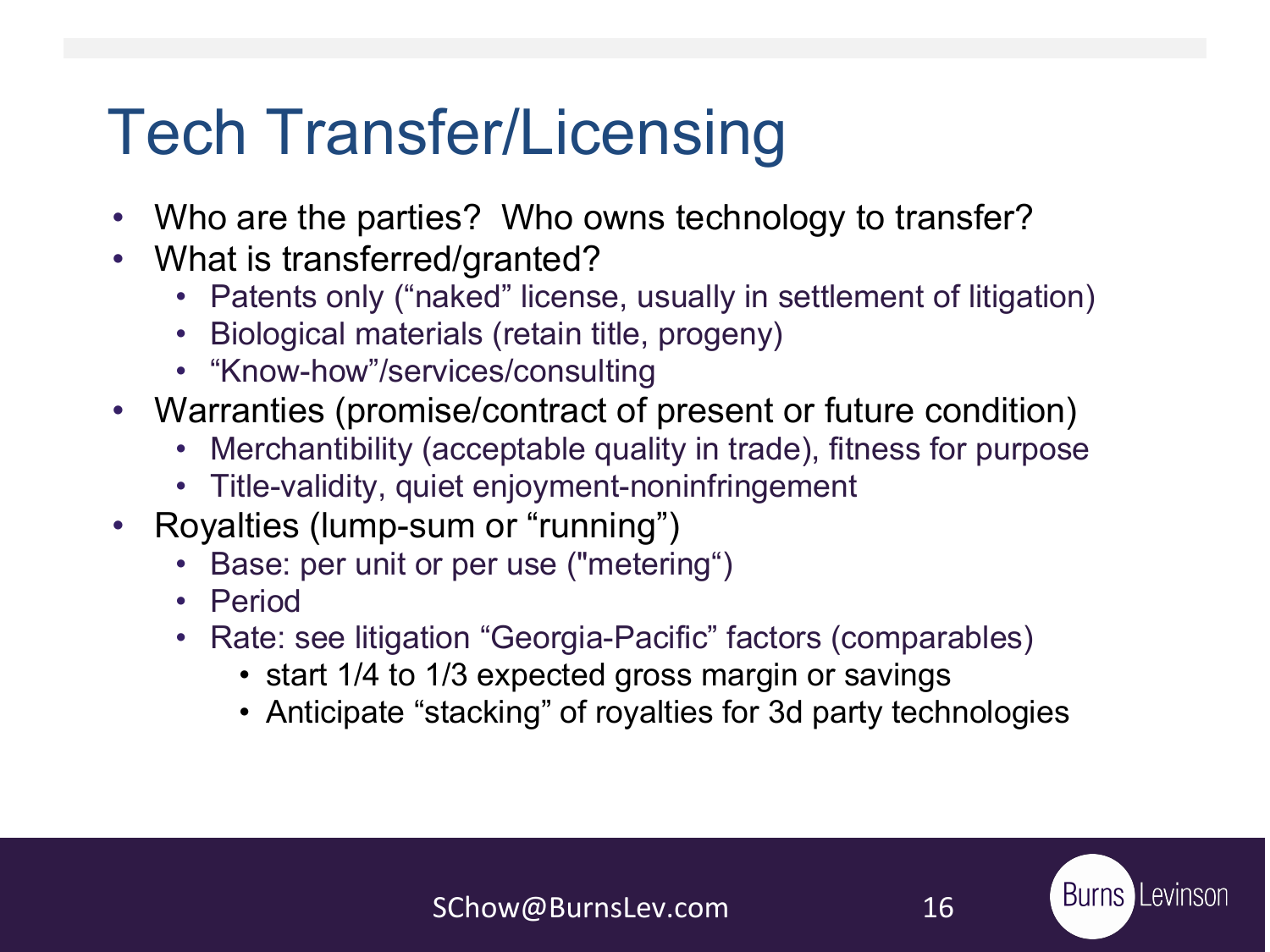## Tech Transfer/Licensing (2)

- Development/purchase obligations
- Confidentiality (survives)
- Termination
	- Under what circumstances
	- Who owns what, return or destruction of materials
- Assignment/delegation, change of corporate structure
- Bankruptcy concerns
	- executory contracts may be rejected by trustee
	- 11 U.S.C. 365 amended to protect licensee that continues to pay
- Disclaim Convention on Int'l Sale of Goods, Uniform Computer Transactions Act (UCITA)?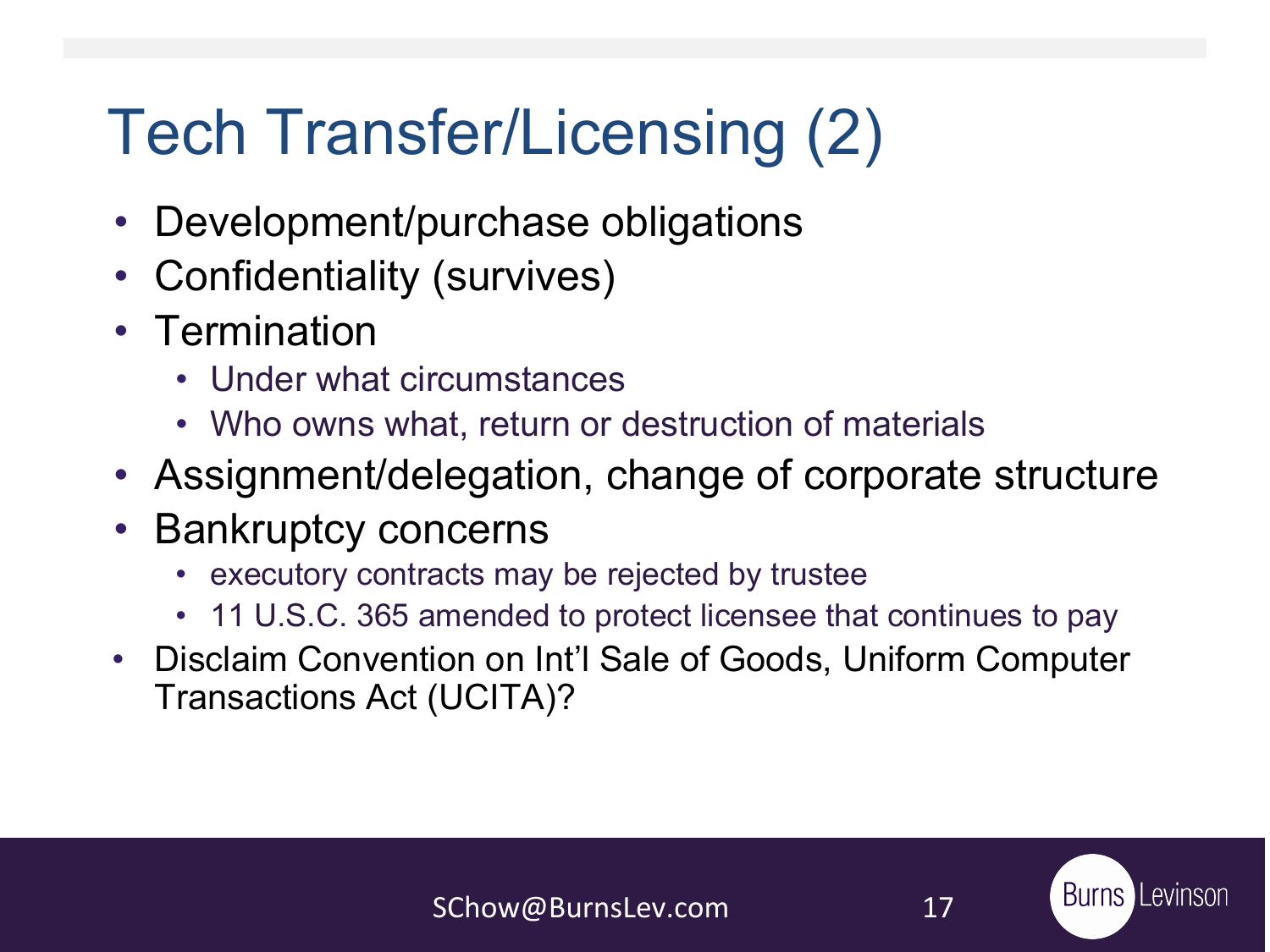## Special Issues: Software

- Ownership of copyright v. copy:
	- "work for hire" only if actual employees, otherwise need written assignment
	- Owning a copy does not allow public display or performance
- Use (loading into memory) or distribution of run time code protected by copyright in source code
- Copyright owner has exclusive right to prepare "derivative work," such as a translation "or any other form in which a work may be recast, *transformed*, or adapted."
- "Fair use" usually is "transformative," addressing a different market
- Exceeding license "scope" is infringement, not contract breach